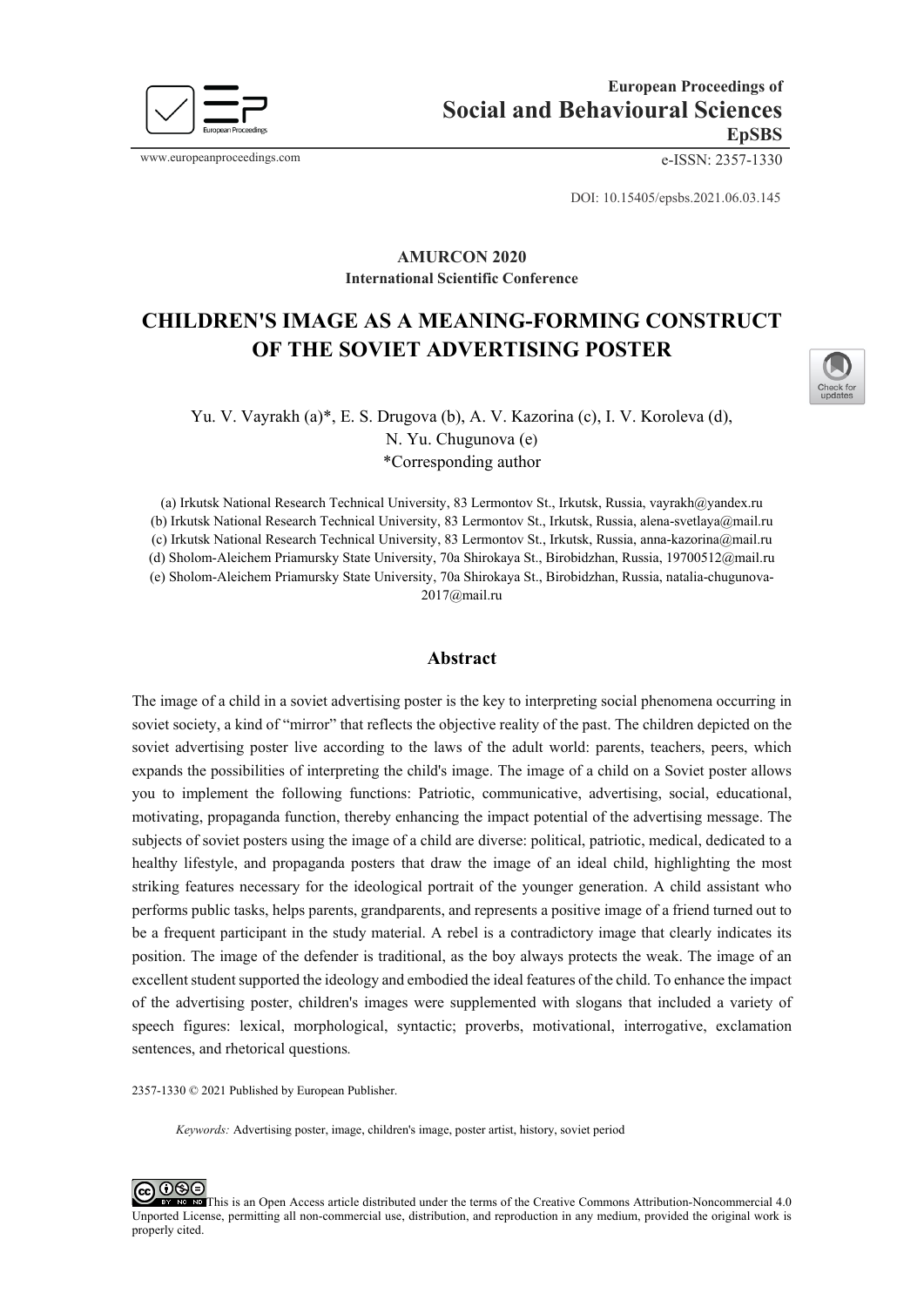# **1. Introduction**

For a long time, the soviet people formed a myth about the state managing material values, ideas about the past and future, based on the principles of equality and justice. It was believed that the state was the main value of the USSR, which was adapted to the propagandized ideological postulates. As a means of social advertising, the advertising poster was used by the authorities as a mechanism for managing society (Baburina, 1984, 1990). The political system formed the values of the soviet era, which were a reflection of real life in the context of social ideological dogmas. In many ways, the system of values of the soviet man was based not only on the ideas of socialism and communism, but also on the role of the state, state policy, moral principles and human rights (Bibikova, 2002) The principles of complex harmonious development aimed at the formation of intelligence and creative abilities, the principles of social responsibility to society were laid as the basis for the correct upbringing of a child.

Social values for the common good became the leading principles of creating the soviet advertising poster (Arkhipova, 2017, 2019) Education by including the image of a child on a soviet advertising poster was aimed at instilling in children ideological human values-kindness, honesty, justice, respect for elders. The comprehensive development of the child was facilitated by the country's secondary education, the availability of opportunities for preparing a young person for work, and public concern for the health of people. So, the child on the Soviet poster embodied a clean, bright, perfect image. It is a curious fact that the Soviet poster rarely depicted a child in the family circle.

Patriotic values are the basis of an advertising poster using a child's image. For the soviet people, patriotism was the leading concept, since there was no private property, and all forms of ownership were state-owned. Any events taking place in the state were perceived as personal, and people expected the state to participate in solving their own problems. This extended to all expectations: improvement of living conditions, justice in punishing offenders, expectation of state awards on the occasion of anniversaries, solemn dates and achievements. Children attended kindergarten, school, Institute, received scholarships and apartments from the state, worked at a company, received a pension, etc. This connection between the individual and the state was manifested in a sense of human security, and public sentiment was reflected in posters using a child's image.

The image of a child on a soviet poster is inextricably linked to the tool for forming the moral qualities necessary for subsequent work. Efforts to form these character traits were constant, because they were perceived in society as the basis of a person's spiritual appearance. The process of labor education was connected with school education, which made it possible to prepare children for future work. Images contributed to the education of respect for work, understanding of responsibility for the results of work, perception of the interests of the team as personal.

Promotion of a healthy lifestyle in Soviet times became a form of mass agitation. For several decades, posters promoted the norms of RLD, healthy lifestyle, addressing younger representatives of the target audience: "Pioneer! Be ready to work and protect the Motherland!", "All on skis!", "Do water sports", "If you want to be healthy – harden up", etc.

Respect for elders is a behavioral modulator in the formation of the soviet child's personality. The soviet poster supported the principle of intergenerational relationships: you need to respect the old age of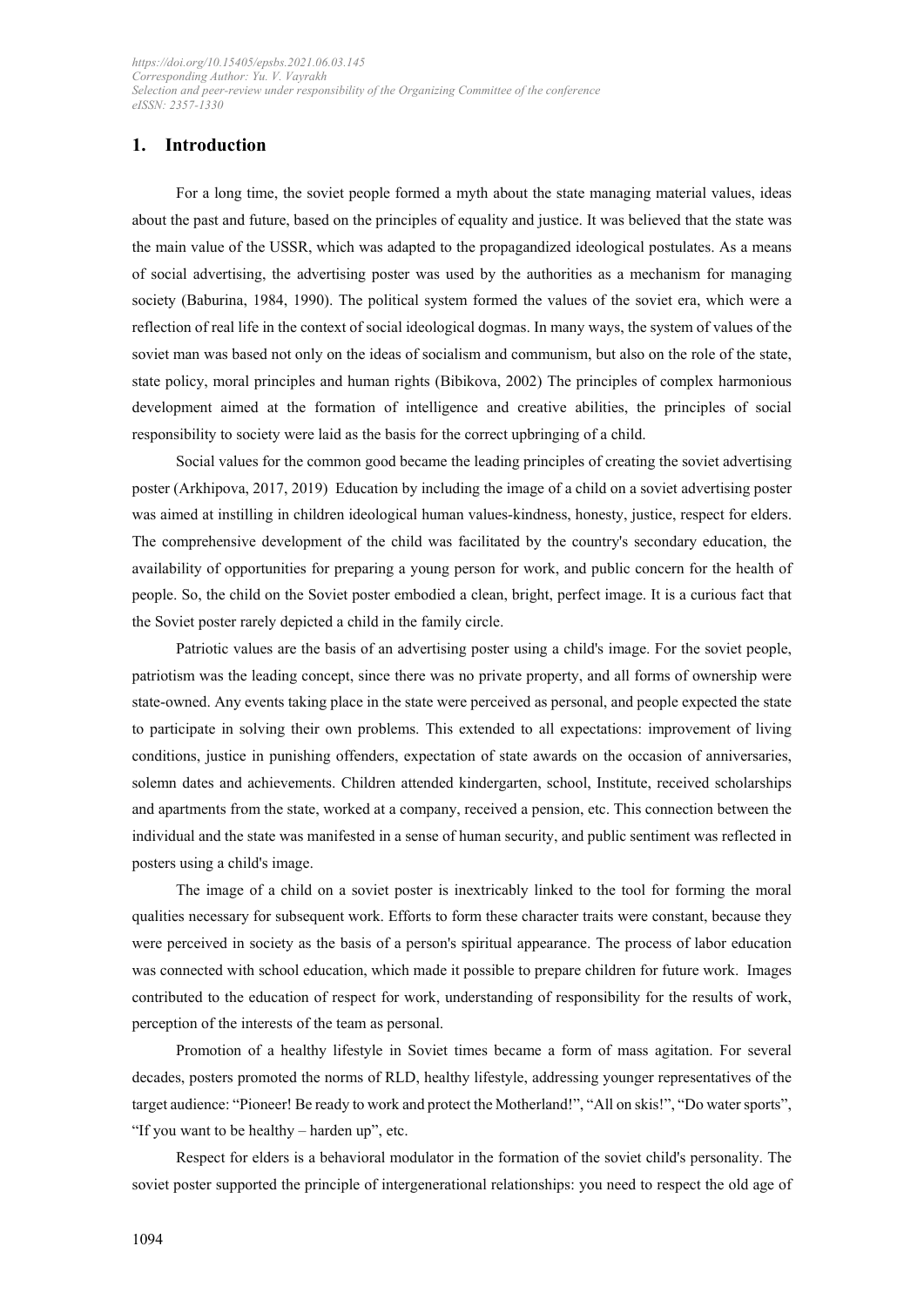people who have passed the hard tests of life. Friendship in a team and friendship of peoples is one of the most common soviet ideologemes. The essence of the value was realized through the translation of images based on the principles of universal equality and fraternity, and in soviet society it acquired shades of literality.

# **2. Problem Statement**

The image of a child functioning on an advertising poster removes the barrier in the perception of the message, contributes to the rapid fixation of the image as an advertising one, and contributes to the fact that a person begins to believe the stated statement. Currently, researchers are turning to the study of the pragmatic function of children's images, for example, the work of D.A. Dontsova "Children's image as a factor of advertising impact highlights the problem of the influence of children's images in television advertising on the consumer needs of the adult child population", T.G. Utrobina "Children's image as a factor in the formation of meaning in social advertising", etc. The use of the child's image as a construct of advertising messages of soviet values occupies a special place in the soviet visual poster: on the one hand, the child's image acts as a mirror in the transmission of political and public opinions and decisions, on the other – an active tool in the history of the struggle of mankind for the ideals of social justice. This is its viability and relevance at the present time. The relevance of the research is to determine the role of the child's image as a meaning-forming construct of the soviet advertising poster.

### **3. Research Questions**

The image occupies a dominant position in any work of art or literature. Researchers are faced with the ambiguity and complexity of defining the term. The image is a symbol of the connection between the real and the reproducible, it is the author's vision of existing problems. In a broad sense, an artistic image is understood as any form in which an artist embodies ideas, phenomena, events, facts and interprets them through the author's perception (Sel & Aktas, 2019) An advertising image is not only an image set by a specialist designer, it is also a copy of an artistic image that meets the needs and ideas of the target audience (Thompson, 2017; Zhang et al., 2018)/ It is based on knowledge of basic categories: historical facts, social problems, life values, etc. The image of a child in the context of a function is the ability to express the cultural meaning of ideas, objects, and ideals associated with the USSR value system.

Any visual images in an advertising poster of the soviet period play a huge role in the perception of the advertising text. Thanks to the visualization of information, children's images in an advertising poster perform various functions: aesthetic, communicative, advertising, patriotic, social, educational and motivating. A child's image in a soviet poster is intended to convey the expressiveness of agitational thought or political/social idea, which gives the poster's visual range the energy of activity. The internal form of the child's image is concise and natural, so that it appears plausible, corresponding to cultural, ideal and historical values. Based on these positions we can define the aesthetic function of the child's image (Safavi & Gumus, 2019). The patriotic function of the child's image in the soviet poster is to establish the principles and norms under the influence of which certain personal qualities are formed in the child.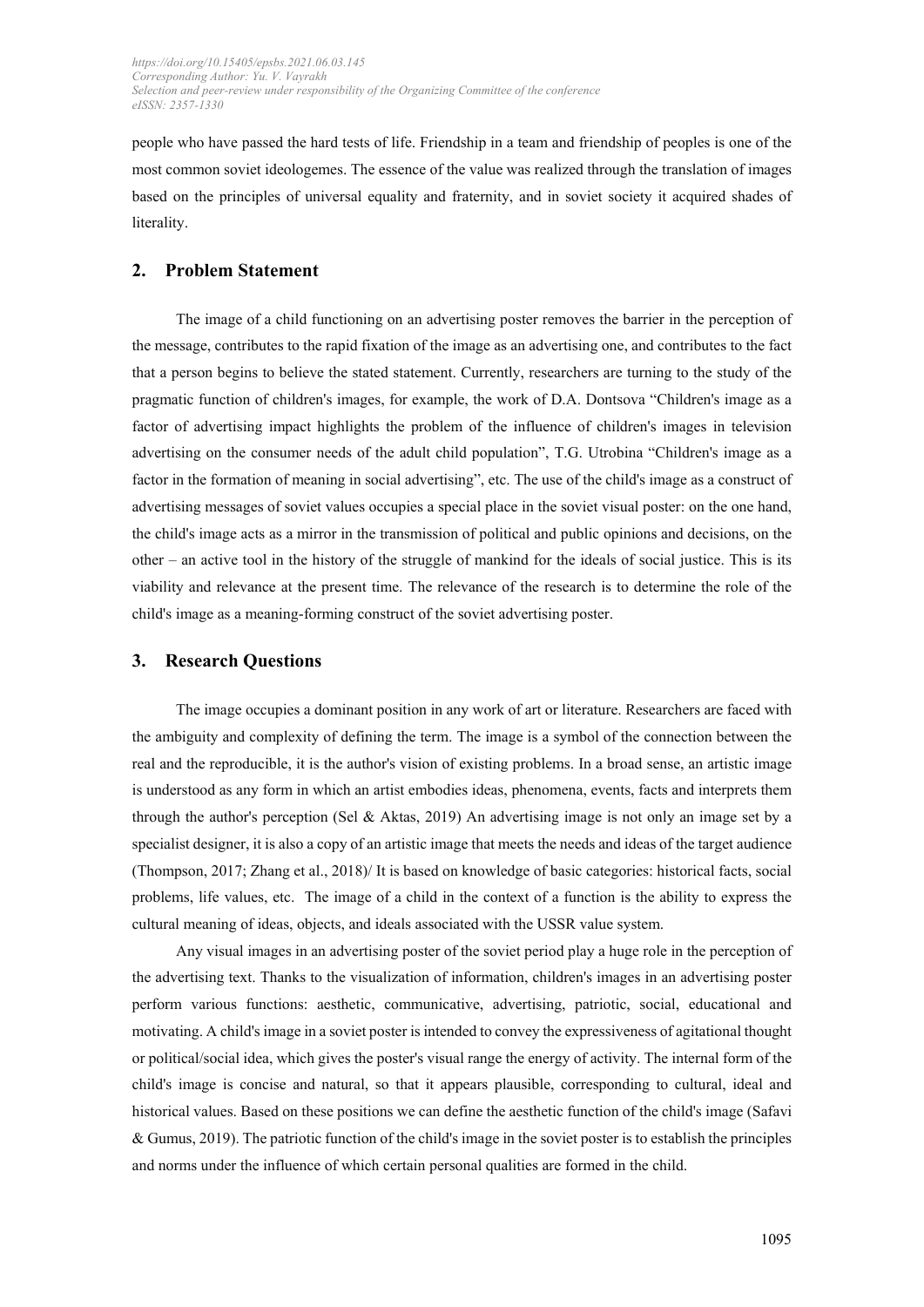The communicative function of the child's image is realized through the ability of the visual object to initiate contact with society through the channels of visual perception and attitude to the image. This is due to the sign-communicative essence of things and their social symbolism, the ability to be carriers of certain utilitarian and aesthetic information and transmit information "encoded" by artistic and figurative means in the design form of objects. The advertising function of the children's image in the soviet poster is based on the statement that advertising is a financial and economic phenomenon that has a direct impact on the market situation, competition, market participants and the target audience. The advertising function of the children's image is to stimulate the consumer, generate demand and supply by informing consumers about products and services (Klyukanov, 2016)

The social function of using a child's image is expressed by embodying in this image the opinions and positions of the state in the field of social policy. At the same time, the state of the USSR paid special attention to the living standards of the population, the implementation of state programs, etc.

The educational function of the child's image is given a special place in the soviet poster. Children's images teach their peers important moral and moral values. Unobtrusive, but quite confident and systematic measure of education of the soviet schoolchild/child gives the child's image the ideal features that a soviet child should have. Shortcomings, negative actions and traits are ridiculed and subjected to public censure, which was depicted on the advertising poster.

The motivating function is realized through children's images that encourage adults and children to take some action, guide them in specific life situations, and support the child in the chosen position of behavior. Motivation-stimulating the viewer of a soviet advertising poster, activating and directing their actions and thoughts for the benefit of the state.

The soviet advertising poster changed along with state and public events: war, economic UPS and downs, political unrest-were undeniably reflected in the content and slogans of the posters, and, of course, the children's image was transformed, which reflected the public mood.

#### **4. Purpose of the Study**

The purpose of the article is to study the image of a child in a Soviet advertising poster, typology of images and highlight key characteristics. The work is an attempt to understand the tools for creating a child's image in a soviet advertising poster and identify the features inherent in the child's image of the soviet poster, analyze its functions, and give a typology of images.

## **5. Research Methods**

The research methodology of the advertising poster is presented by the method of continuous sampling and typological analysis aimed at studying the typological characteristics of children's images depicted on soviet posters. We analyzed 200 posters with the inclusion of the image of a child. The classification of children's images in the soviet advertising poster was determined by images of children, taking into account aesthetics: the image of a child has a specific socio-age characteristic, while it has a limited set of functions that are characteristic of a child's image; it has a variety of types, depending on the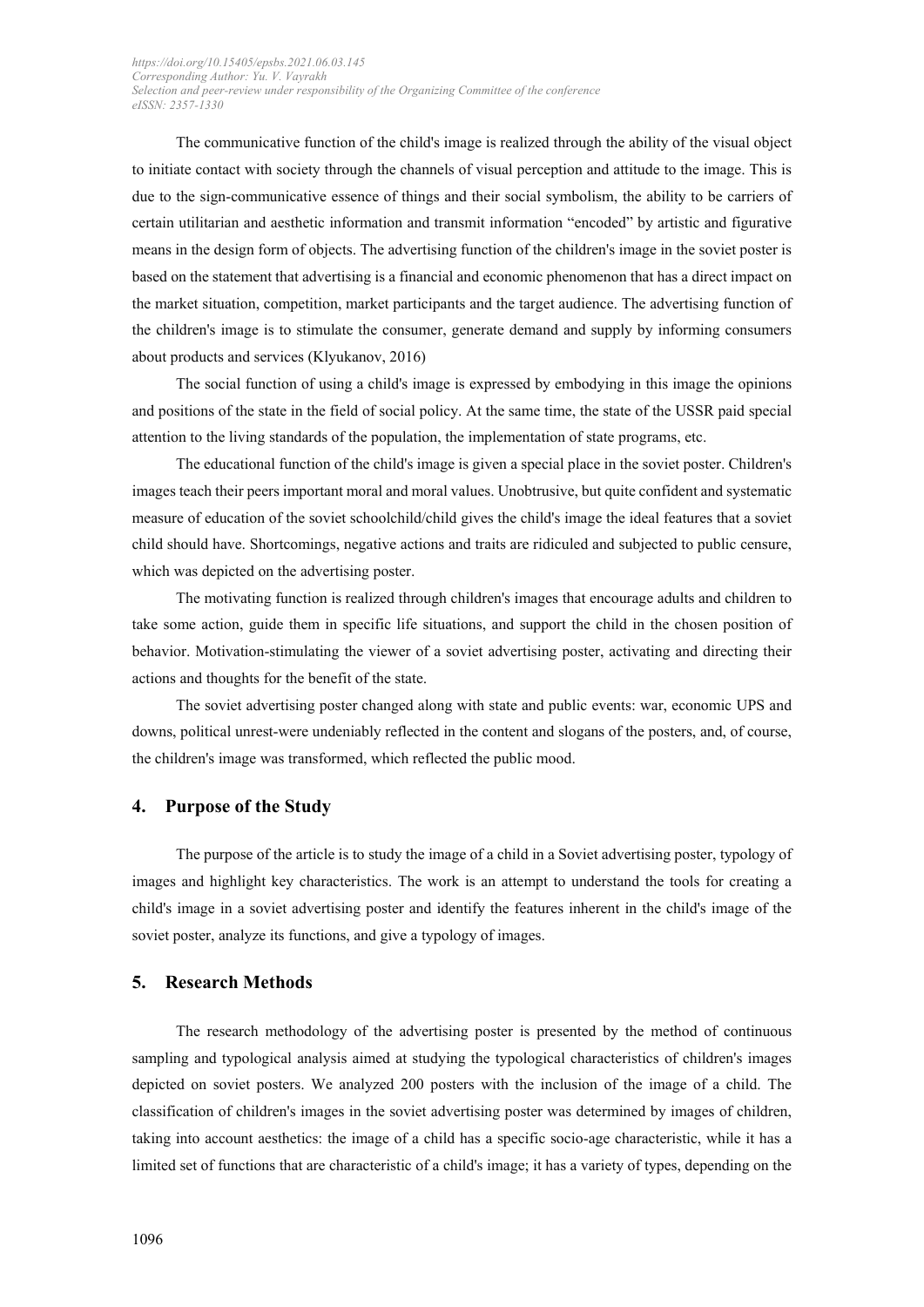subject of the poster and the story composition; it is characterized by external features, clothing, attributes, and belonging to a social group.

So, in the soviet advertising poster, the image of a boy (65% of the analyzed material) is directly related to the formation of a future factory worker, and the image of a girl (35% of the analyzed material) is associated with hard work, wisdom and motherhood.

In the soviet posters you might encounter the following children: rebellious; defender; lazy, losers, mischief-maker; excellent; patriot; pioneer; assistant; handyman.

The most frequent in our material was the image of a child assistant (37% of the analyzed material) performing certain tasks, support for parents and older generation – the ideal image that is found in the Soviet poster. The duties of the assistant included mandatory assistance to my mother and grandmother in everyday life, helping the younger ones in the learning process, and supporting people who found themselves in a difficult life situation. And this was part of the ideal ideas about the formation of the country's younger generation.

Quite representative in the material is the image of the defender (27 % of the analyzed material) an image designed to form the boy's ideas about honor and justice, about good and evil. The main goal of such a poster is to educate the future fighter and defender of the Motherland.

Common in our material is the image of an excellent student (18 %), which is revealed by giving the image of the child characteristics that correspond to the concepts: a student who works hard in the learning process, gets excellent grades in all major subjects, and who performs the task assigned to him with special diligence, "excellent". As a rule, the image is ideal, corresponds to the ideological concepts of education, and is endowed with courage, valor, intelligence, skills, etc.

During the reign of Stalin, the political and social situation in the country has a direct impact on the image of a child in a poster. Now they are not just rosy-cheeked inhabitants of the world of childhood, they are octobrites, pioneers and komsomol members who perceive education and help in working for adults within the framework of due and mandatory.

The social attitude of the child and his faith in the state and a bright future are the main goals of the party and society. Often the poster claims that the young generation owes a happy childhood to comrade Stalin. Octobrists and pioneers-members of the all-union pioneer organization named after V.I. Lenin. These are images that were created to demonstrate and promote the ideals of the communist party.

This explains why the image of a pioneer child (9%) was so widely spread- it is an image that confidently and boldly looks at the future of the country, obeys the laws and rules dictated by the organization, is true to the ideals and brings up the best features that correspond to an adult and the ideology of the country.

Less represented in our material was the image of "rebel"  $(6\%)$  – the image of a child protesting against the current situation or social problems. It demands change, sets the rules, a defiant image that calls for decisive action.

The most striking and less common was the image of a lazy, two-faced, mischievous person (3 %) – a type of hero of the soviet poster, pointedly devoid of the heroic and aesthetic features that are given to children in the soviet poster. His image was created in order to emphasize the negative qualities of the hero, to convince the Soviet child that it is necessary to comply with the norms and rules of education.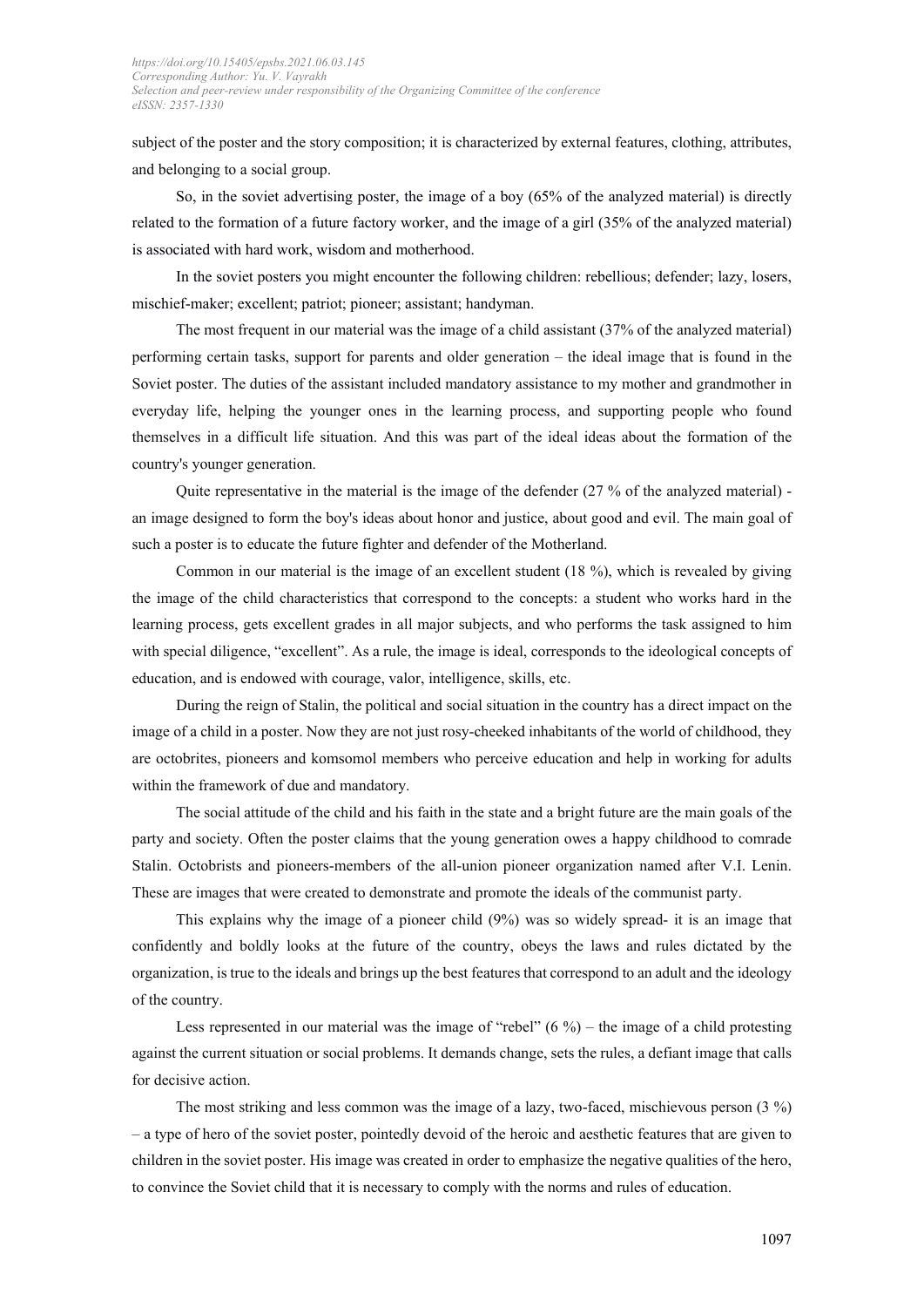Note that each group of selected images of a child in a soviet advertising poster is characterized by the processes and phenomena that function in them, the distinctive features and character of the hero, objective and subjective factors of the surrounding reality, the subject-object environment, belonging to the activity, etc.

## **6. Findings**

Children's images were decorated with a medical poster, an educational poster, posters from the period of the Great patriotic war, political posters, posters dedicated to educational and security topics. Advertising posters using a child's image – posters that offered products and services to the soviet society: clothing and shoes, food, services, hygiene products, etc. As a rule, children in such posters were depicted quite closely and in detail: rosy-cheeked, happy, happy to use the advertised product or used as an addition or decoration to the advertised product.

Posters advertising the field of medicine depicted children in order to promote medical services and promote a healthy lifestyle. The theme of the posters is: a call to citizens to observe hygiene and check the health of the child, the need for vaccinations, etc. In soviet times, medicine was at a good level, and its availability made doctors respected people who listen to their opinions.

Some posters are dedicated to the rejection of bad habits by adults, promotion of a healthy lifestyle, the need to do gymnastics, cultural education and overcoming illiteracy, etc. In some ways, the educational poster in the USSR was a kind of political one, since it reflected the policy of the CPSU in relation to many social problems. With the onset of the civil war, the number of posters aimed at overcoming illiteracy and developing interest in reading increased.

Creating posters about the safety of children in high-risk situations was a matter of fundamental importance, since preserving the life of a child is the way to the health of the nation. Soviet posters told the child about difficult situations and gave a complete picture of the possible consequences.

Posters from the period of the great patriotic war tell about the tragic events that took place in wartime. Children's images here are inextricably linked with the image of mothers and orphans whose parents died during the war. The child's image conveys the pain experienced by the soviet people.

The political poster was widely distributed after the October revolution and was devoted to various topics: agitation and election. So, from the point of view of our research, posters of a political orientation using the image of Stalin become interesting. The image of the child on these posters corresponds to the idea of a happy childhood, of a child who is taken care of by the state, of a small citizen on whom the future of the country depends.

Posters on the educational theme taught the younger generation of morality and morals, served as a reminder of how to act in a particular situation. The image of a child can be found on posters where the key aspects of propaganda – love and care for children (not only for their own, but also for children left orphaned), explained the responsibility for children's education.

A lot of posters are devoted to the child's education, this is due to the fact that soviet education was the best, and learning "excellent" was a priority value of the student, which was greatly facilitated by mass agitation. Soviet posters served as a reference point for children and adults, the images depicted on the posters-the ideals that every soviet child had to look up to.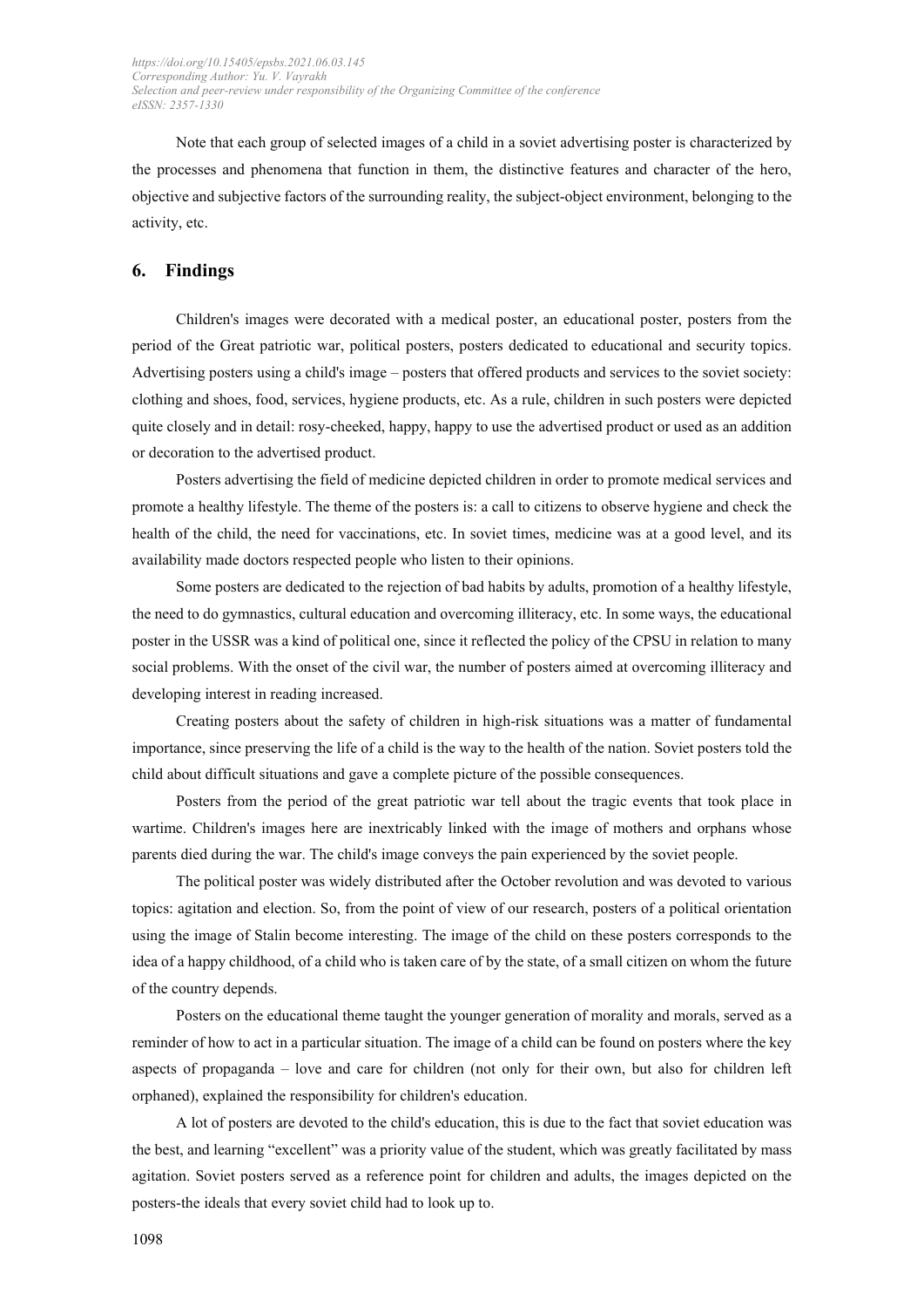According to the theme of the soviet poster and artistic characteristics, you can trace how the values of the USSR and political ideas changed. The tools for informing the public had to be perfectly working and closest to the people. This is what the Soviet propaganda poster has become, and that is why it is becoming the most important tool for humanizing soviet society. Children's images and their functions are diverse in their nature and specifics of impact, but each poster acquired the character of an independent force.

## **7. Conclusion**

Thus, the image of a child is a meaning-forming construct of the soviet poster, as it attracts additional connotations, activates mental representations in the interpretation of the message. A child in a soviet advertising poster is a citizen who has individual characteristics that allow him to belong to a certain social group. The formed image of a child in a soviet poster is a generalized image that transmits a model of patriotic behavior to the younger generation. In the course of interpreting representations, children are guided by generalized images known to them, and are included in the process of identifying these representations. In our opinion, the success of education and understanding of the General civil identity directly depends on how children perceive and evaluate the image, what content they put into this concept.

Children's images in the Soviet advertising poster characterize the processes and phenomena that function in them, the distinctive positions of the hero, objective and subjective factors of the surrounding reality, subject-object environment, belonging to a characteristic activity, environment, etc. The image of a child makes a soviet poster interesting, harmonious, and attractive for both adults and children. On the one hand, a child's image satisfies several psychological needs of an adult, as a mirror, reflects public opinion, and on the other hand, it acts as an active tool for creating an advertising message.

## **References**

- Arkhipova, N. A. (2017). *Reklamnyj graficheskij dizajn v industrii mody XX-XXI vekov. [Advertising graphic design in the fashion industry of the 20th–21th centuries].* Izdtalstvo RGU. [in Russ.].
- Arkhipova, N. A. (2019). Socialnyj plakat v Rossijskoj imperii (konec XIX nachalo XX vv.). [Social poster in Russian empire (late 19<sup>th</sup>- early 20<sup>th</sup> centuries)]. *Bulletin of slavic cultures*, 51, 231-242. [http://apps.webofknowledge.com/full\\_record.do?product=WOS&search\\_mode=GeneralSearch&qi](http://apps.webofknowledge.com/full_record.do?product=WOS&search_mode=GeneralSearch&qid=6&SID=F5yyyS6hcTXGvIHIdgY&page=4&doc=34&cacheurlFromRightClick=no) [d=6&SID=F5yyyS6hcTXGvIHIdgY&page=4&doc=34&cacheurlFromRightClick=no](http://apps.webofknowledge.com/full_record.do?product=WOS&search_mode=GeneralSearch&qid=6&SID=F5yyyS6hcTXGvIHIdgY&page=4&doc=34&cacheurlFromRightClick=no) [in Russ.].
- Baburina, N. I. (1990). *Sovetskij zrelishchnyj plakat. 1917-1987. [Soviet spectacular poster. 1917-1987.]* Soviet artist. [in Russ.].
- Baburina, N. I. (1984). *Sovetskij politicheskij plakat. [Soviet political poster].* Soviet artist. [in Russ.].
- Bibikova, I. M. (2002). *Agitmassovoe iskusstvo Sovetskoj Rossii. Materialy i dokumenty: Agitpoezda i agitporohody. Peredvizhnoj teatr. Politicheskij plakat. 1918-1932. [Mass propaganda art of Soviet Russia. Materials and documents: Agitation trains and agitorochods. Traveling theater. Political poster. 1918-1932.].* Iskusstvo. [in Russ.].
- Klyukanov, I. E. (2016). *Fenomen kommunikacii i voprosy gumanitarnoj filosofii. [Phenomenon of Communication and Humanities Philosophy questions].* Moscow: Institute of Philosophy of the Russian **Academy of Sciences**. [https://www.academia.edu/23182735/](https://www.academia.edu/23182735/%D0%A4%D0%B5%D0%BD%D0%BE%D0%BC%D0%B5%D0%BD_%D0%BA%D0%BE%D0%BC%D0%BC%D1%83%D0%BD%D0%B8%D0%BA%D0%B0%D1%86%D0%B8%D0%B8_%D0%B8_%D0%B3%D1%83%D0%BC%D0%B0%D0%BD%D0%B8%D1%82%D0%B0%D1%80%D0%BD%D1%8B%D0%B5_%D0%BD%D0%B0%D1%83%D0%BA%D0%B8)Феномен коммуникации и гуманитарные науки. [in Russ.].